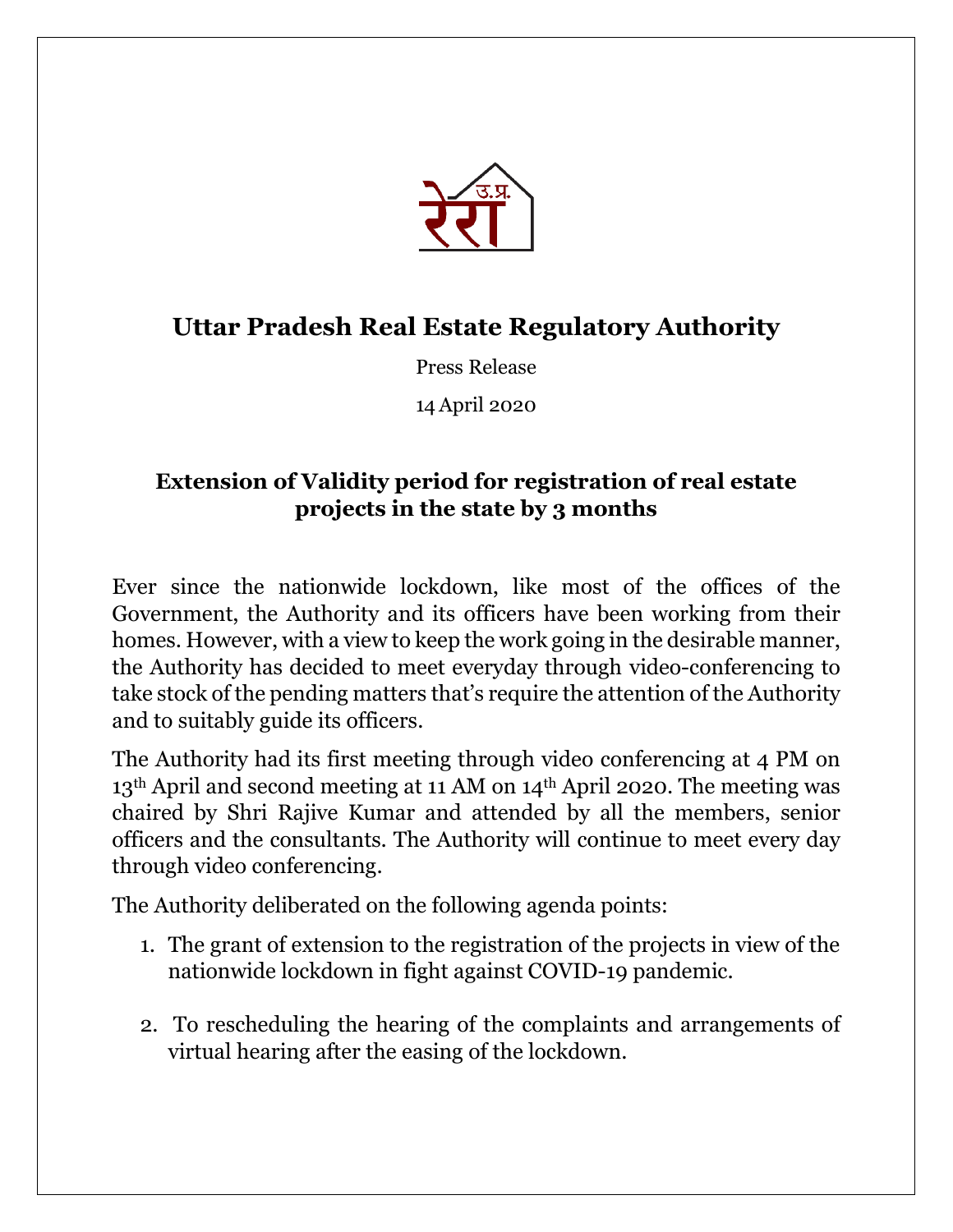- 3. Management of Public Grievances.
- 4. Disposable of the Applications for registration and extension of the projects.

After due deliberations, the Authority took the following important decisions:

- 1. In view of the dislocation of the construction activity under the real estate projects, the CREDAI and NAREDCO have requested the Authority to extend the completion date of the projects as done by some other state RERAs. The Authority appreciated that there has been, firstly slow dislocation in the construction work because of the need for social distancing and movement restrictions and secondly absolute stoppage of the work with national lockdown towards the end of the month of March and therefore the Authority decided to extend by three months the date of completion of the projects with the date of completion between 15 March 2020 and 31st December 2020. The revised registration certificate of such projects will be issued separately and send to the concern promoters.
- 2. The Authority decided to defer the hearings of all the complaints listed till 3rd May 2020 to suitably dates to be communicated to the parties later on. The Authority also decided to conduct the hearings of the complaints through video conferencing after 3rd May 2020 or when the lockdown conditions are relaxed. Under this arrangement the Authority will be scheduling 10-15 complaints before each of the benches at Lucknow and Gautam Buddh Nagar after intimating the parties about the revised schedule. Needles to say that only those parties will be able to participate in virtual hearing which download the suggested Apps on their mobile phones/laptops/desktops supported by audio-visual system. None of the parties or the representatives will be allowed to appear before the bench. Detailed guidelines will be uploaded on the website of the Authority within 7-10 days.